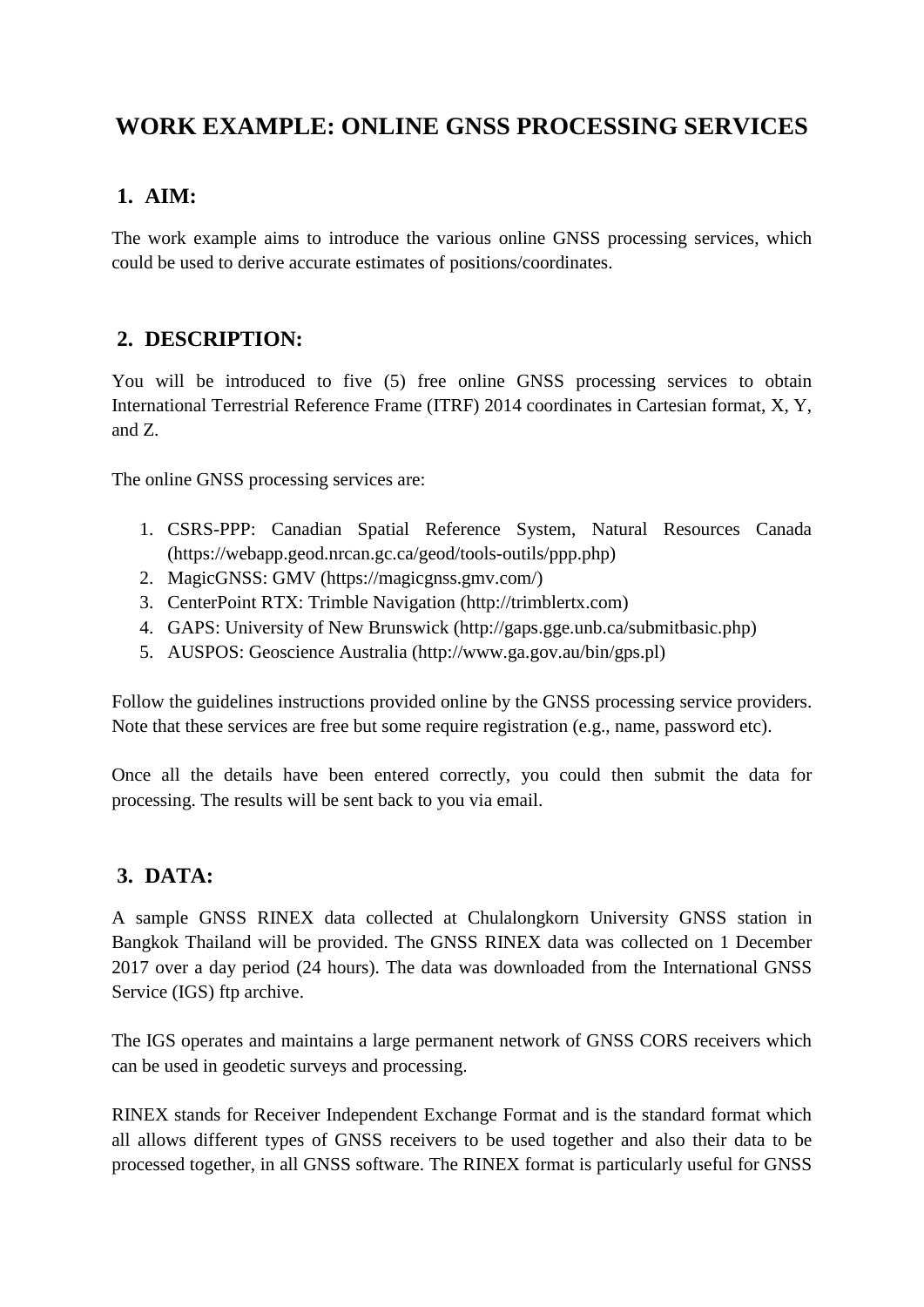research and testing and contains important information required to calculate the GNSS receivers' position is included, with the exception of the satellite ephemeris.

Figure 1 shows an example of a RINEX (version 2.11) header for an IGS station, i.e., Melbourne Observatory. Each GNSS station has a unique 4-char ID. In the case of Melbourne Observatory, the 4-char ID is MOBS. In the case of Chulalongkorn University GNSS station, the 4-char ID is CUSV.

Understanding the file naming conventions in GNSS is important. The IGS recommend using the following naming convention for RINEX files:

 ssssdddf.yyt | | | | |  $| | | +--$  t: file type: | | | | O: Observation file | | | | | N: GPS Navigation file | | | | M: Meteorological data file | | | G: GLONASS Navigation file<br>| | | L: Future Galileo Navigatio | | | | L: Future Galileo Navigation file | | | | H: Geostationary GPS payload nav mess file | | | | B: Geo SBAS broadcast data file | | | | (separate documentation) | | | C: Clock file (separate documentation) | | | S: Summary file (used e.g., by IGS, not a standard!) | | | | | +--- yy: two-digit year | | | | | +----- f: file sequence number/character within day | | daily file: f = 0 | hourly files: | | f = a: 1st hour 00h-01h; f = b: 2nd hour 01h-02h; ... | | f = x: 24th hour 23h-24h | | | +------- ddd: day of the year of first record | +----------- ssss: 4-character station name designator

As examples, the RINEX file for:

- Melbourne Observatory GNSS station on 17 February 2011 will be named as MOBS0480.11O.
- Chulalongkorn GNSS station on 1 December 2017 will be named as CUSV3350.17O.